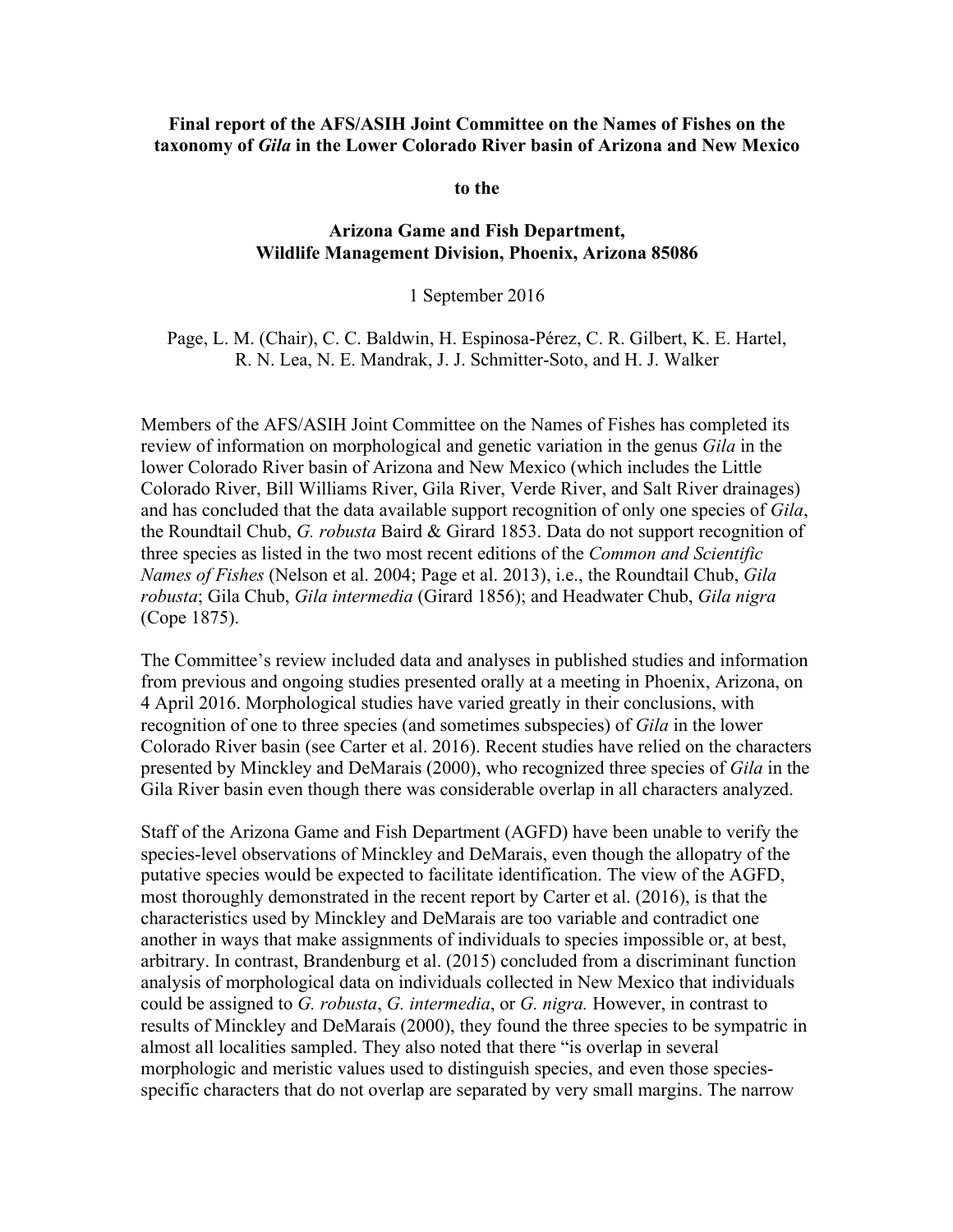delineation in morphologic and meristic characters currently used to distinguish these three taxa presumes little intraspecific variation in populations both within and between systems. The strong evidence of hybridization in this suite of fishes further complicates species-specific determination."

This Committee is not aware of any basin in North America that contains a monophyletic group of species that cannot be distinguished from one another morphologically. If the populations of *Gila* in the lower Colorado River basin are an exception, this should be evident in the analysis of genetic data. However, the genetic data also do not support recognition of more than one species. Publications have sometimes indicated otherwise, but with caveats on taxonomic conclusions and invoking scenarios of hybridization – including hybrid origin of species. Genetic analyses on *Gila* from the lower Colorado River basin have been completed using mitochrondrial DNA (Gerber et al. 2001; Schwemm 2006; Schönhuth et al. 2013), nuclear DNA (Schwemm 2006; Schönhuth et al. 2013), and microsatellites (Dowling et al 2015). As noted by Dowling et al. (2015), none of these studies found genetic markers that distinguish species.

Most recently, Josh Copus and colleagues at the University of Hawaii were contracted by AGFD, with encouragement by this Committee, to again analyze morphological variation and conduct a genetic analysis using next-generation sequencing on samples of *Gila* from the lower Colorado River basin. The report is attached as Appendix A. Copus et al. (2016) found no morphological support for more than one species and concluded that "phylogenetic analyses of both mtDNA and nuclear genomes reveal extremely shallow coalescence of putative species, and no monophyly for currently recognized taxonomic units."

The variation in morphology in *G. robusta* in the lower Colorado River basin is greater than that usually found within a species in a single basin in North America. This appears to be the result of the extremely complex geological history of the western United States over the past 15 million years. Tectonic activity in the western U.S. (Flint 1971) has resulted in periods of geographic isolation of basins and differentiation of biological lineages followed by lineage mixing and hybridization. This has resulted sometimes in confusing morphological variation within and among populations and has confounded the taxonomy of chubs and several other groups of fishes in the western U.S. (Smith et al. 2010). The recent study of Unmack et al. (2014) on suckers (Catostomidae) clearly demonstrated that extant lineages identified through analysis of mitochondrial DNA data are the products of a long history of differentiation and hybridization reflecting periods of isolation and mixing as drainage patterns have changed.

In summary, no morphological or genetic data define populations of *Gila* in the lower Colorado River basin as members of more than one species. Differences that have been noticed among localities, and that led to the three-species hypothesis of Minckley and DeMarais (2000), are almost certainly the result of past periods of geographic isolation and differentiation followed by more recent lineage mixing and hybridization. Alternatively, differences may be due to phenotypic plasticity related to variation in stream size, flow and substrate. Phenotypic plasticity has long been known to occur in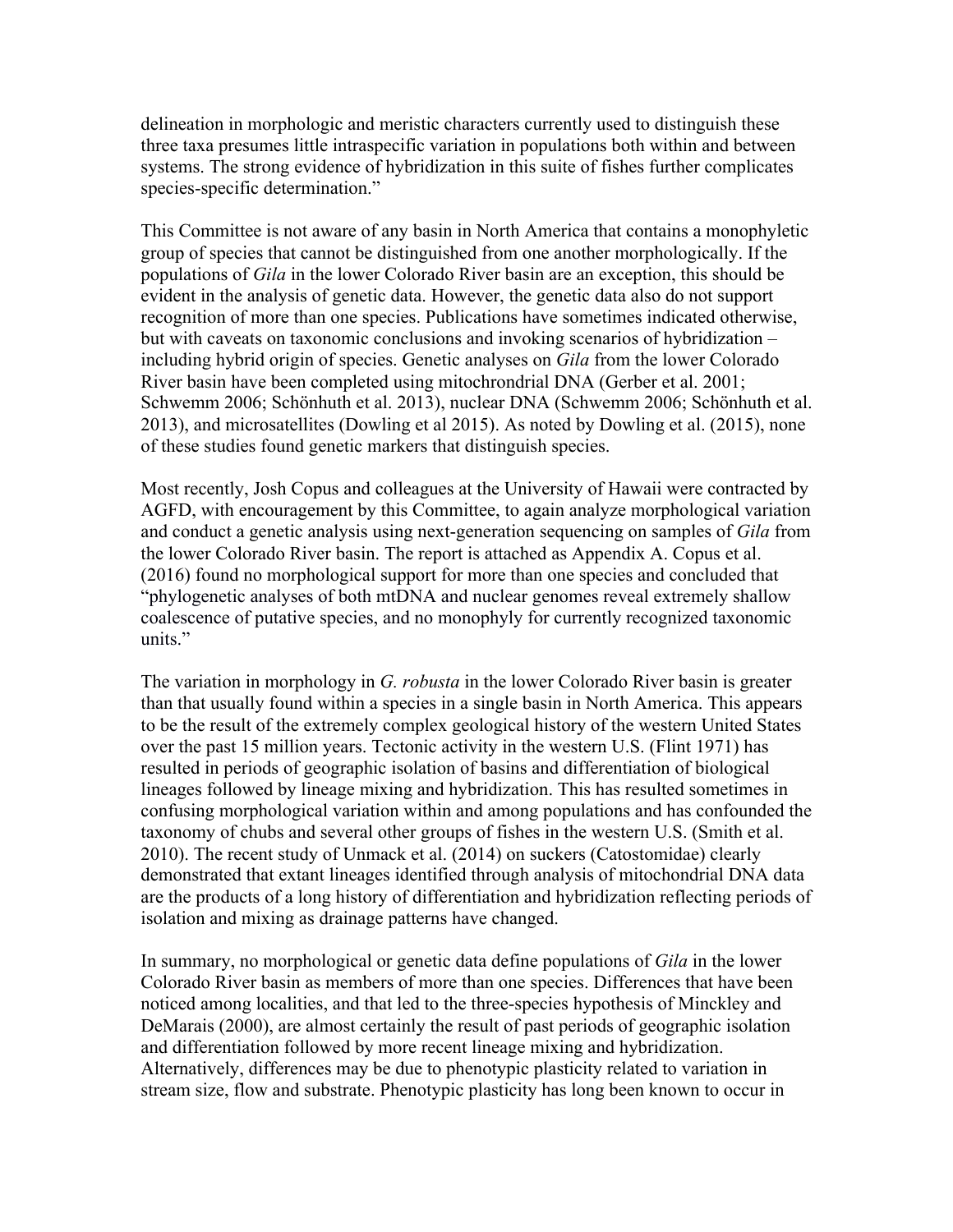fishes (Hubbs 1940), although populations of *Gila* may represent extreme examples (Schönhuth et al. 2014).

## Literature Cited

Brandenburg, W. D., J. L. Kennedy, and M. A. Farrington. 2015. Determining the historical distribution of the *Gila robusta* complex (Gila Chub, *Gila intermedia,*  Headwater Chub, *Gila nigra*, and Roundtail Chub, *Gila robusta*) in the Gila River Basin, New Mexico, using morphological analysis. Final Report to the New Mexico Game and Fish Department.

Carter, J. M., C. D. Crowder, D. J. Leavitt, A. S. Makinster, and B. Hickerson. 2016. Classification success of species within the Gila robusta complex using morphological and meristics characters – a reexamination. *Report to the Arizona Game and Fish Department.*

Copus, J. M., Z. Foresman, W. L. Montgomery, B. W. Bowen, and R. J. Toonen. 2016. Revision of the *Gila robusta* (Teleostei, Cyprinidae) species complex: Morphological examination and molecular phylogenetics reveal a single species. *Report to the Joint ASIH-AFS Committee on Names of Fishes.*

Dowling, T. E., C. D. Anderson, P. C. Marsh, and M. S. Rosenbert. 2015. Population structure in the Roundtail Chub (Gila robusta complex) of the Gila River basin as determined by microsatellites: Evolutionay and conservation implications. *PLOS ONE* DOI:10.1371/journal.pone.0139832.

Flint, R. F. 1971. *Glacial and Quaternary Geology*. Wiley and Sons, New York.

Gerber, A. S., C. A. Tibbets and T. E. Dowling. 2001. The role of introgressive hybridization in the evolution of the *Gila robusta* complex (Teleostei: Cyprinidae). *Evolution* 55(10):2028-2039.

Hubbs, C. L. (1940). Speciation of fishes. *The American Naturalist*, 74(752), 198-211.

Minckley, W. L. and B. D. DeMarais. 2000. Taxonomy of chubs (Teleostei: Cyprinidae, genus *Gila*) in the American southwest with comments on conservation. *Copeia* 2000(1):251-256.

Nelson, J. S. (chair), E. J. Crossman, H. Espinosa-Pérez, L. T. Findley, C. R. Gilbert, R. N. Lea, and J. D. Williams. 2004. *Common and Scientific Names of Fishes from the United States, Canada, and Mexico*, 6<sup>th</sup> edition. American Fisheries Society, Special Publication 29, Bethesda, Maryland.